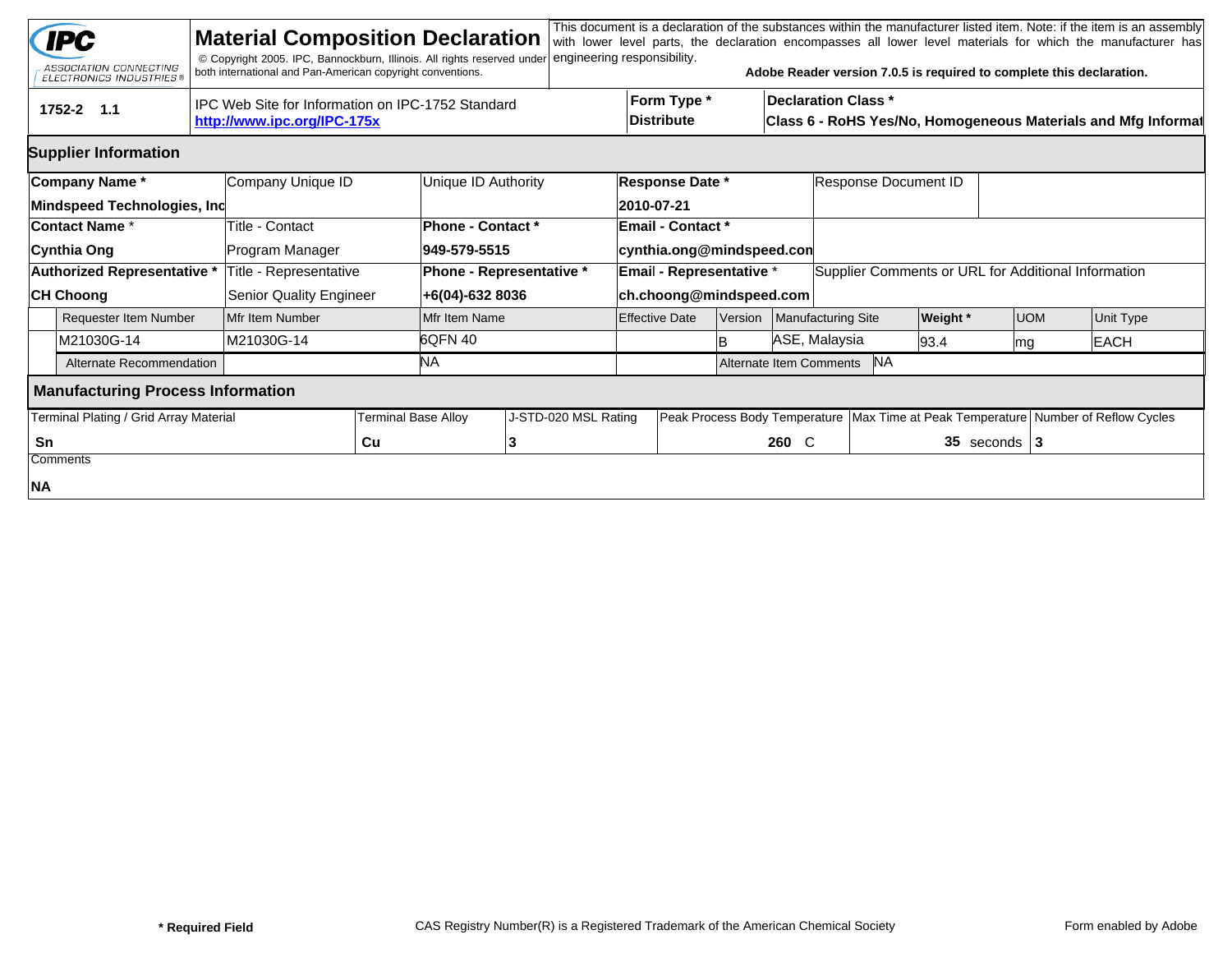| Save the fields in<br>this form to a file                                                                                                                                                                                                                                                                                          | Import fields from a<br><b>Export Data</b><br>Import Data<br><b>Reset Form</b><br>file into this form                                                                                                                                                                                                                                                                                                                                                                                                                                                                                                                                                                                                                                                                                                                                                                                                                                                                                                                                                                                                                                                                                                                                                              |  | Locked |  |  |  |  |  |  |  |  |  |
|------------------------------------------------------------------------------------------------------------------------------------------------------------------------------------------------------------------------------------------------------------------------------------------------------------------------------------|--------------------------------------------------------------------------------------------------------------------------------------------------------------------------------------------------------------------------------------------------------------------------------------------------------------------------------------------------------------------------------------------------------------------------------------------------------------------------------------------------------------------------------------------------------------------------------------------------------------------------------------------------------------------------------------------------------------------------------------------------------------------------------------------------------------------------------------------------------------------------------------------------------------------------------------------------------------------------------------------------------------------------------------------------------------------------------------------------------------------------------------------------------------------------------------------------------------------------------------------------------------------|--|--------|--|--|--|--|--|--|--|--|--|
| <b>RoHS Material Composition Declaration</b><br><b>Declaration Type *</b>                                                                                                                                                                                                                                                          |                                                                                                                                                                                                                                                                                                                                                                                                                                                                                                                                                                                                                                                                                                                                                                                                                                                                                                                                                                                                                                                                                                                                                                                                                                                                    |  |        |  |  |  |  |  |  |  |  |  |
| RoHS Definition: Quantity limit of 0.1% by mass (1000 PPM) in homogeneous material for: Lead (Pb), Mercury, Hexavalent Chromium, Polybrominated Biphenyls (PBB),<br><b>RoHS Directive</b><br>Polybrominated Diphenyl Ethers (PBDE) and quantity limit of 0.01% by mass (100 PPM) of homogeneous material for Cadmium<br>2002/95/EC |                                                                                                                                                                                                                                                                                                                                                                                                                                                                                                                                                                                                                                                                                                                                                                                                                                                                                                                                                                                                                                                                                                                                                                                                                                                                    |  |        |  |  |  |  |  |  |  |  |  |
|                                                                                                                                                                                                                                                                                                                                    | Supplier certifies that it gathered the information it provides in this form concerning RoHS restrictive substances using appropriate methods to ensure its accuracy and that such information is true and correct to the best<br>that Supplier completes this form. Supplier acknowledges that Company will rely on this certification in determining the compliance of its products with European Union member state laws that implement the RoHS Directive. C<br>Supplier may have relied on information provided by others in completing this form, and that Supplier may not have independently verified such information. However, in situations where Supplier has not independently verifi<br>Supplier agrees that, at a minimum, its suppliers have provided certifications regarding their contributions to the part, and those certifications are at least as comprehensive as the certification in this paragraph. If th<br>written agreement with respect to the identified part,the terms and conditions of that agreement, including any warranty rights and or remedies provided as part of that agreement, will be the sole and exclusive source of t<br>remedies for issues that arise regarding information the Supplier provides in this form. |  |        |  |  |  |  |  |  |  |  |  |
| <b>RoHS Declaration *</b>                                                                                                                                                                                                                                                                                                          | Supplier Acceptance * Accepted                                                                                                                                                                                                                                                                                                                                                                                                                                                                                                                                                                                                                                                                                                                                                                                                                                                                                                                                                                                                                                                                                                                                                                                                                                     |  |        |  |  |  |  |  |  |  |  |  |
| Exemptions: If the declared item does not contain RoHS restricted substances per the definition above except for defined RoHS exemptions, then select the corresponding response in the RoHS Declaration<br>above and choose all applicable exemptions.                                                                            |                                                                                                                                                                                                                                                                                                                                                                                                                                                                                                                                                                                                                                                                                                                                                                                                                                                                                                                                                                                                                                                                                                                                                                                                                                                                    |  |        |  |  |  |  |  |  |  |  |  |
| <b>Declaration Signature</b>                                                                                                                                                                                                                                                                                                       |                                                                                                                                                                                                                                                                                                                                                                                                                                                                                                                                                                                                                                                                                                                                                                                                                                                                                                                                                                                                                                                                                                                                                                                                                                                                    |  |        |  |  |  |  |  |  |  |  |  |
| Instructions: Complete all of the required fields on all pages of this form. Select the "Accepted" on the Supplier Acceptance drop-down. This will display the signature area. Digitally sign<br>the declaration (if required by the Requester) and click on Submit Form to have the form returned to the Requester.               |                                                                                                                                                                                                                                                                                                                                                                                                                                                                                                                                                                                                                                                                                                                                                                                                                                                                                                                                                                                                                                                                                                                                                                                                                                                                    |  |        |  |  |  |  |  |  |  |  |  |
|                                                                                                                                                                                                                                                                                                                                    | Supplier Digital Signature Cynthia Ong - Mindspeed Technologies<br>Digitally signed by Cynthia Ong - Mindspeed Technologies Inc.<br>DN: cn=Cynthia Ong - Mindspeed Technologies Inc.<br>Date: 2010.07.22 20:10:54 -07'00'                                                                                                                                                                                                                                                                                                                                                                                                                                                                                                                                                                                                                                                                                                                                                                                                                                                                                                                                                                                                                                          |  |        |  |  |  |  |  |  |  |  |  |